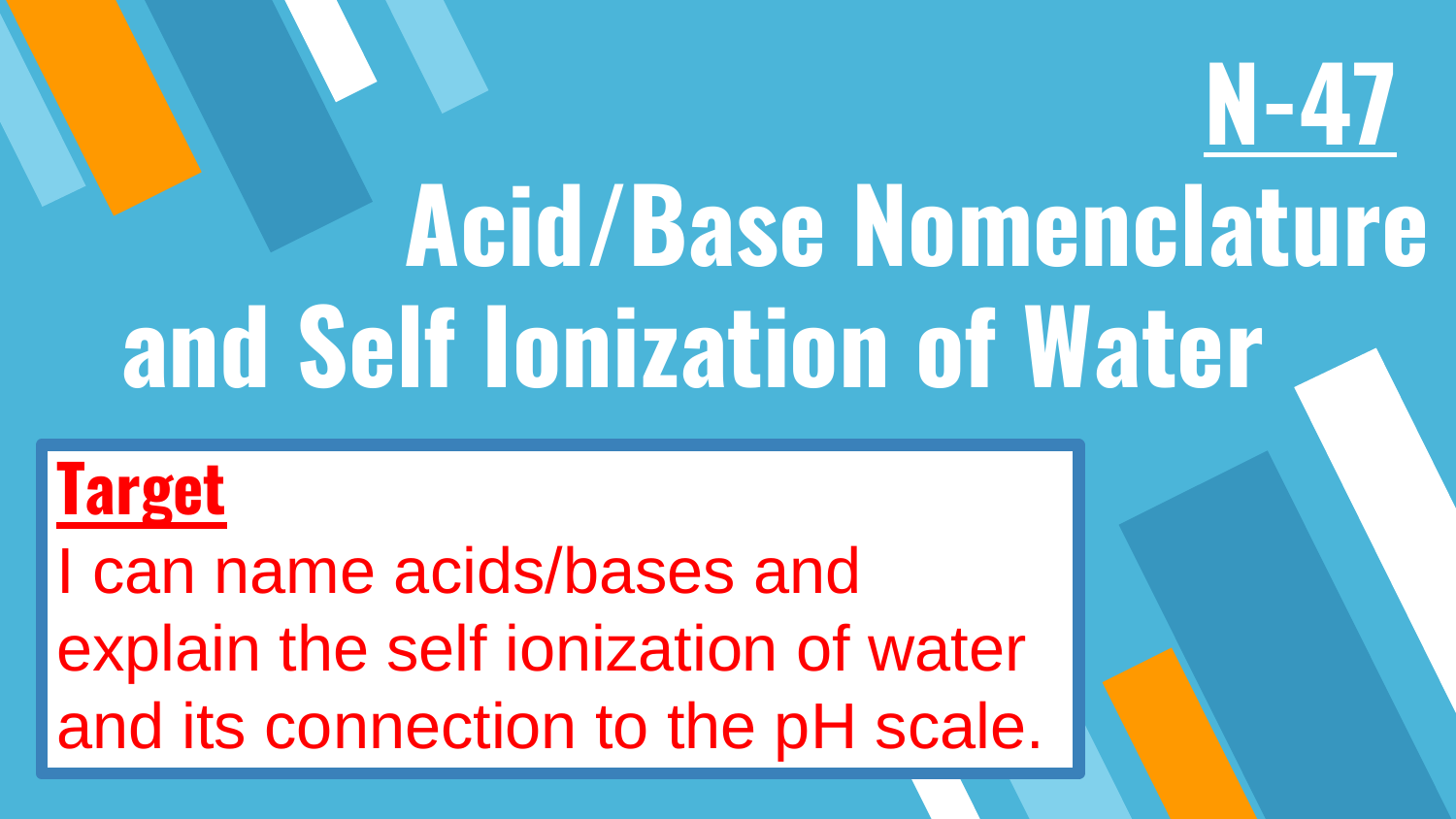# **Binary acid:**

Hydrogen + highly electronegative element

## **Steps to Name:**

- **1)** Begins with **hydro**
- **2)** Add the **root of the other element**
- **3)** Add **–ic**
- **4)** + **acid**

**HBr Hydrobromic acid HCl Hydrochloric acid HI Hydroiodic acid**

**Acid Nomenclature**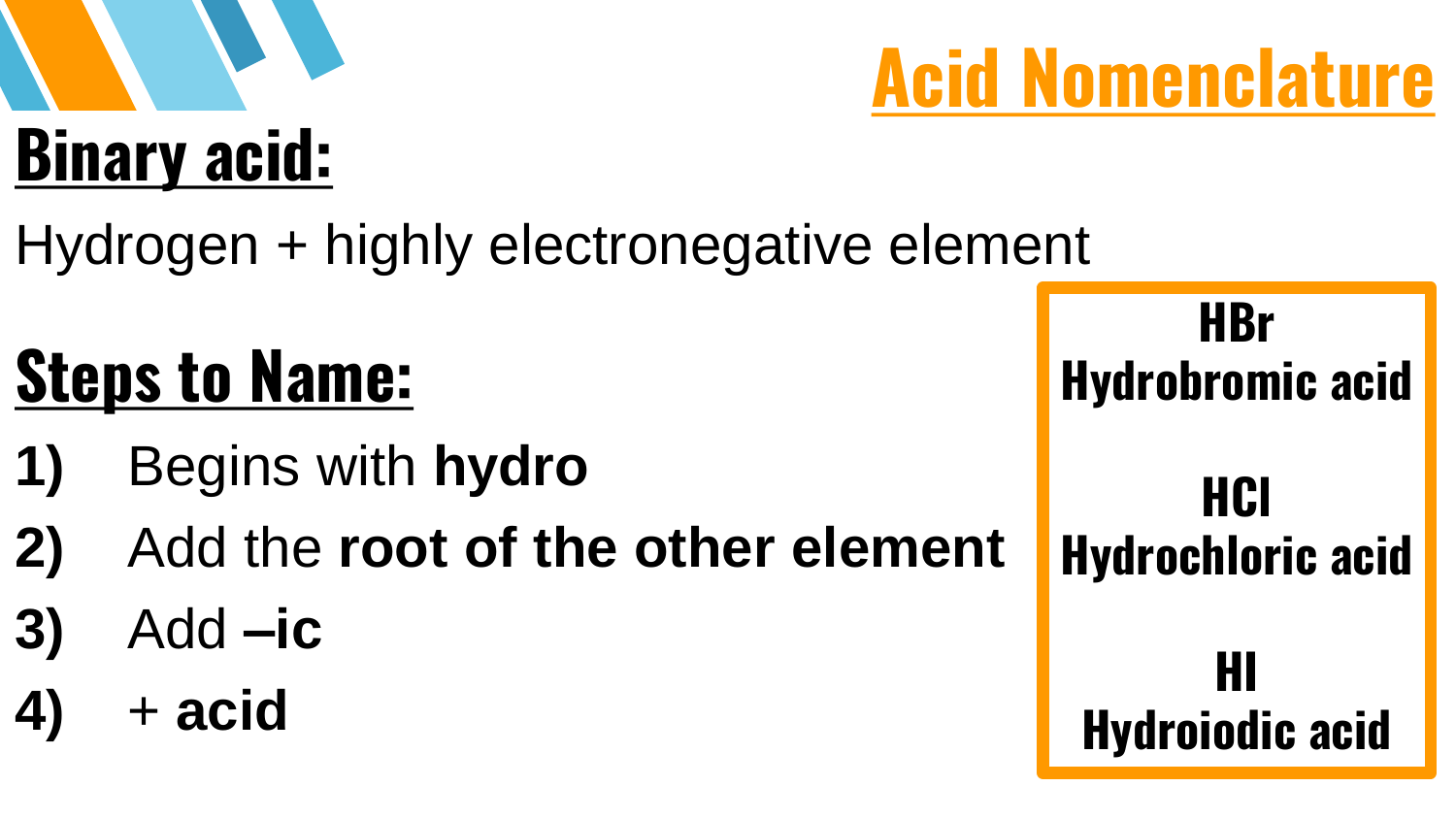# **Oxyacids:**



Hydrogen + oxygen + a third element

#### **Steps To Name:**

- **1)** Begins with **Root of ion**  (not H or O) (sometimes starts with **per-** or **hypo-**)
- **2)** Add **–ic, or -ous**
- **3)** + **acid**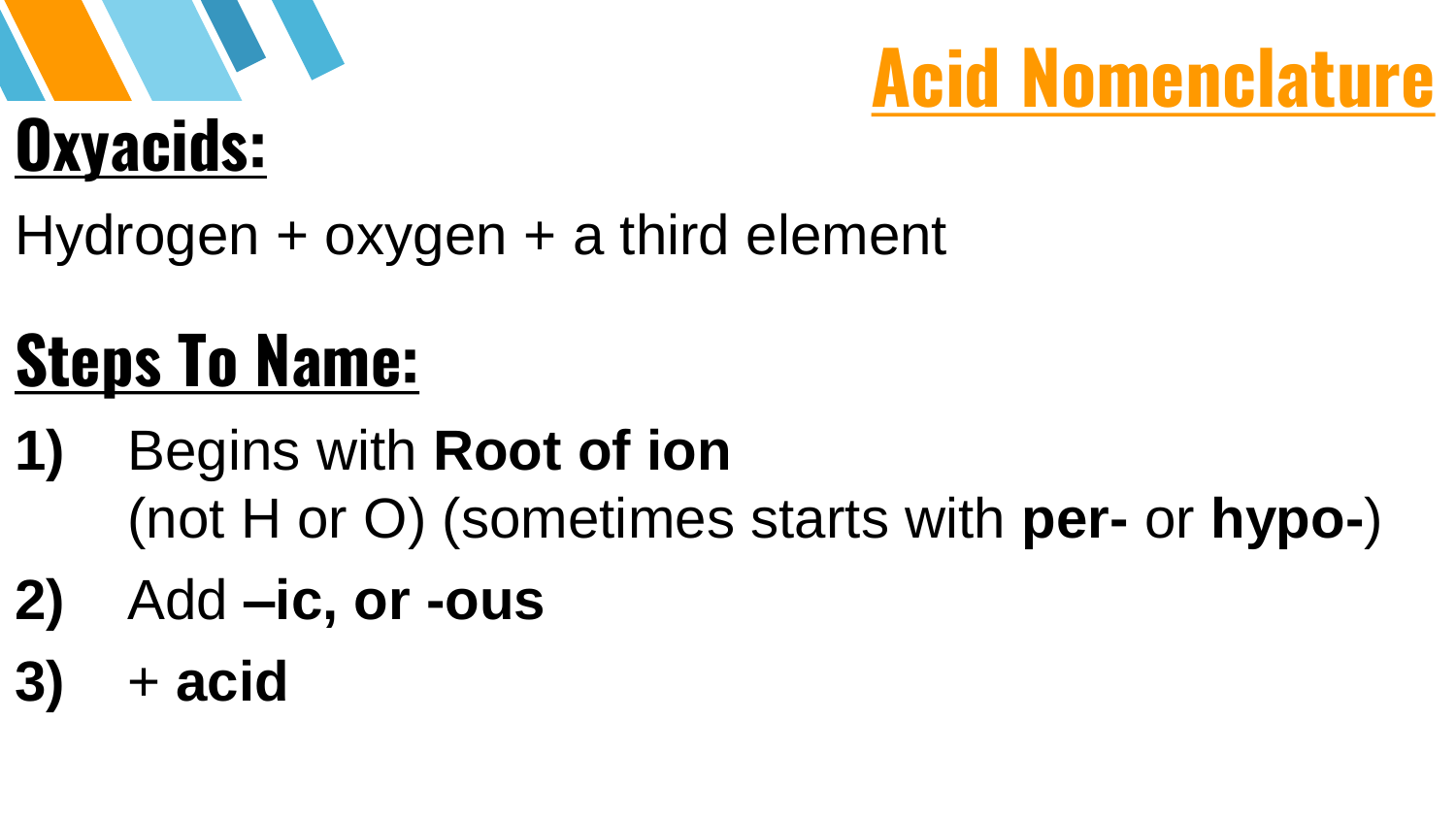#### **Oxyacids Continued…**

Names change a little depending on how many oxygens the anion comes with…

- Anion ends with  $-\text{ate} \rightarrow \text{change ending to } -\text{ic}$
- Anion ends with  $-ite \rightarrow$  change ending to  $-i$ **us**
- Anion has **extra O than –ate**  $\rightarrow$  start with **Per-**
- Anion has **fewer O than –ite**  $\rightarrow$  start with **Hypo-**

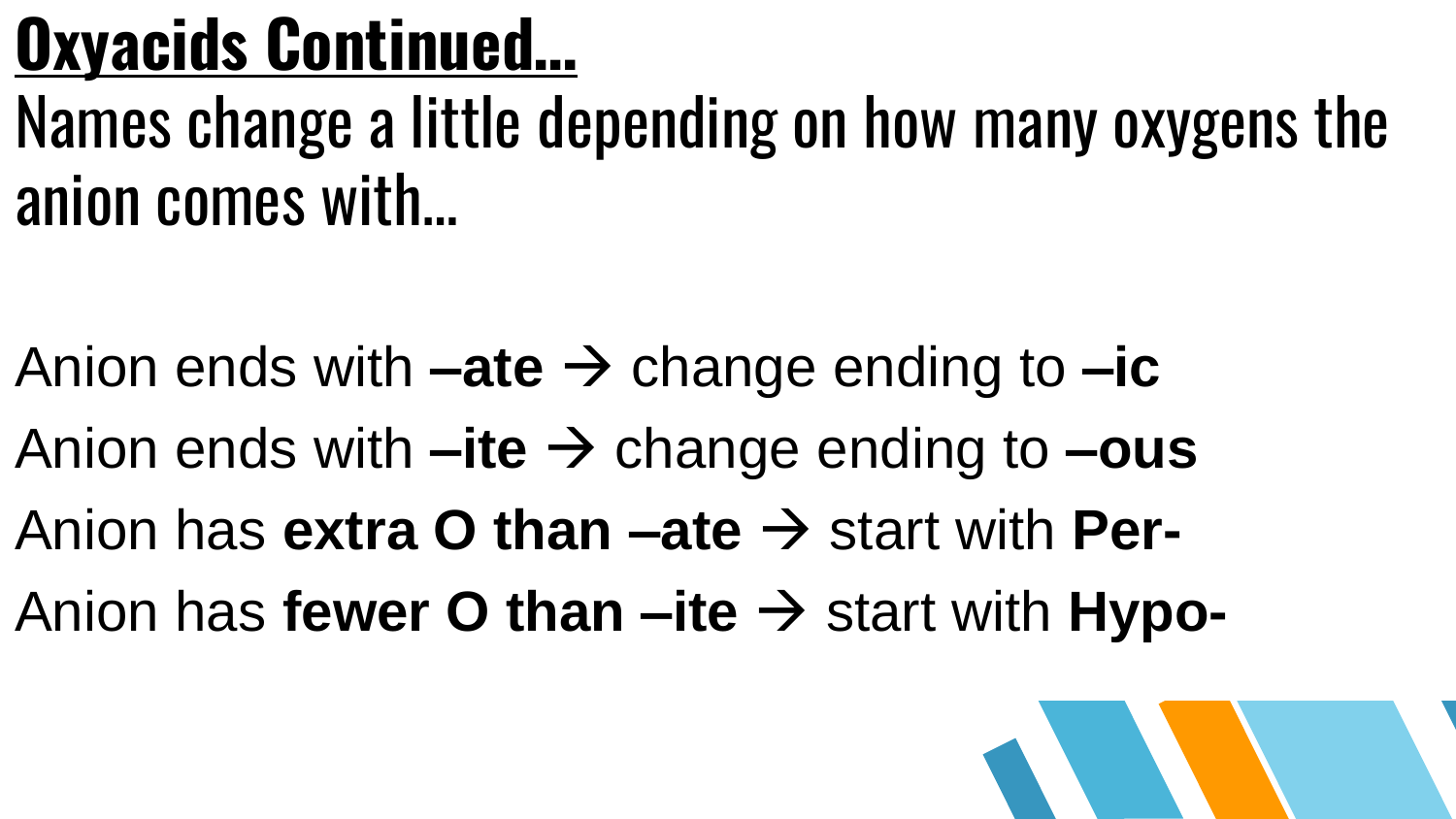#### **Oxyacids Continued…**

- **ClO-**less O version **Hypo**chlorous Acid
- **ClO<sup>2</sup> -** -ic version Chlor**ous** Acid
- ClO<sub>3</sub> **-**ate version
→
Chloric Acid
- **ClO<sup>4</sup> -** more O version **Per**chloric Acid

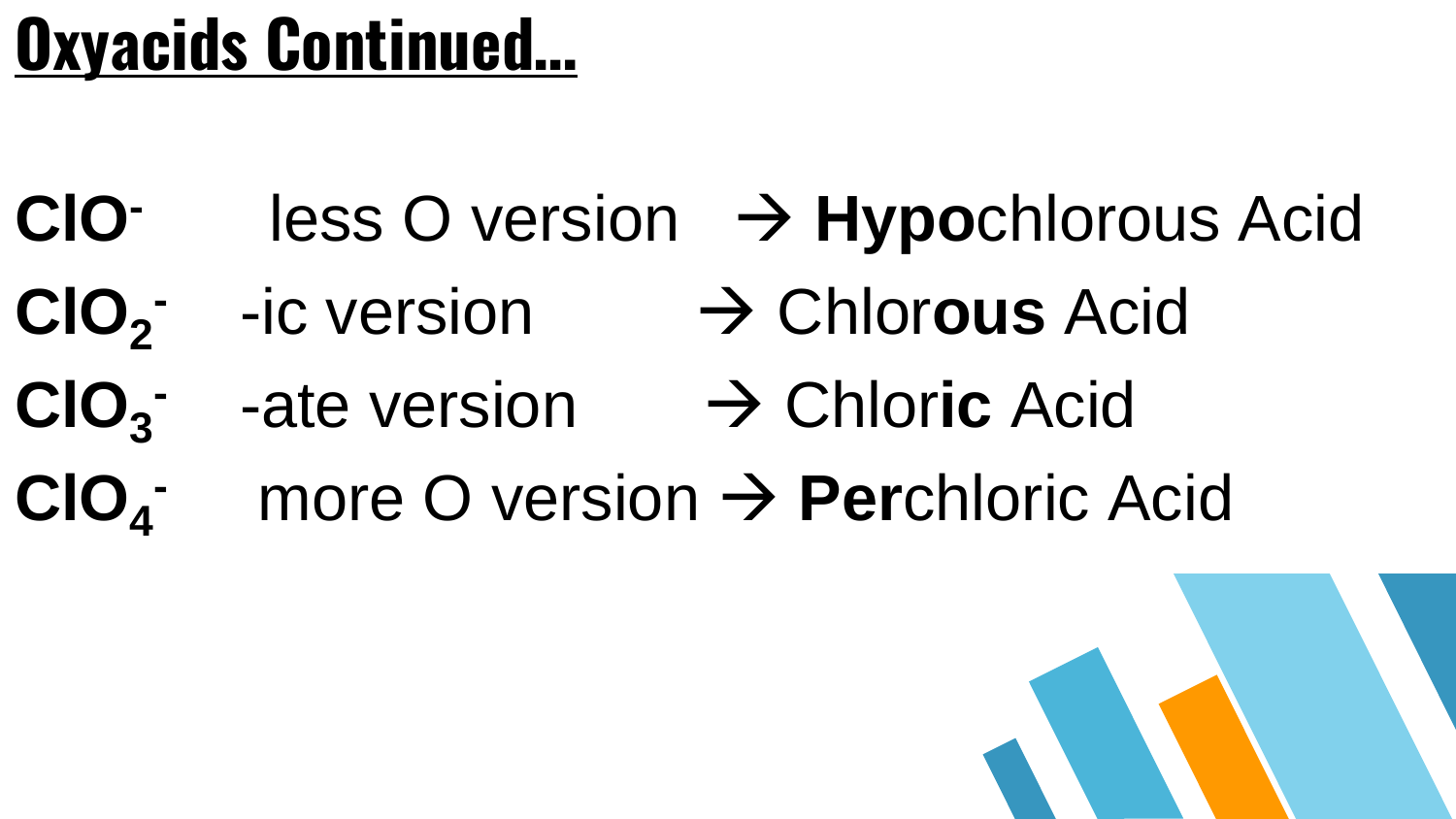#### **Some names are a little off to make them sound better, easier to say:**



Phosphoric acid…not Phosphic acid

Sulfuric acid…not Sulfic acid

#### **When writing formulas make them neutral! That is how you know how many hydrogens it has!**

 $H^+$  (CO<sub>3</sub>)<sup>2-</sup>  $\rightarrow H_2(CO_3)$ 

#### **They get weird really fast…**

Focus on the patterns, just get used to the weird ones…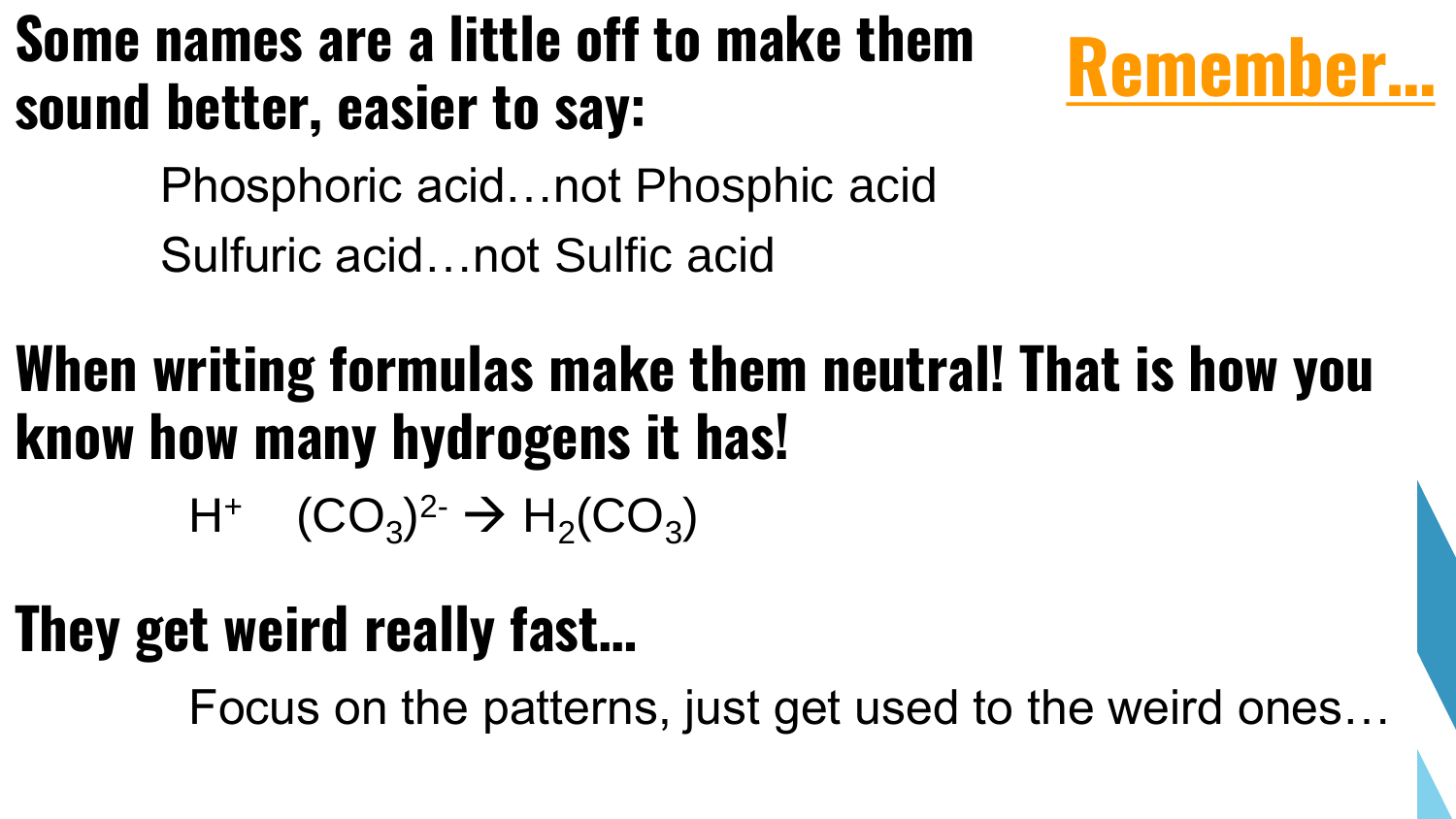#### **Naming Acids**

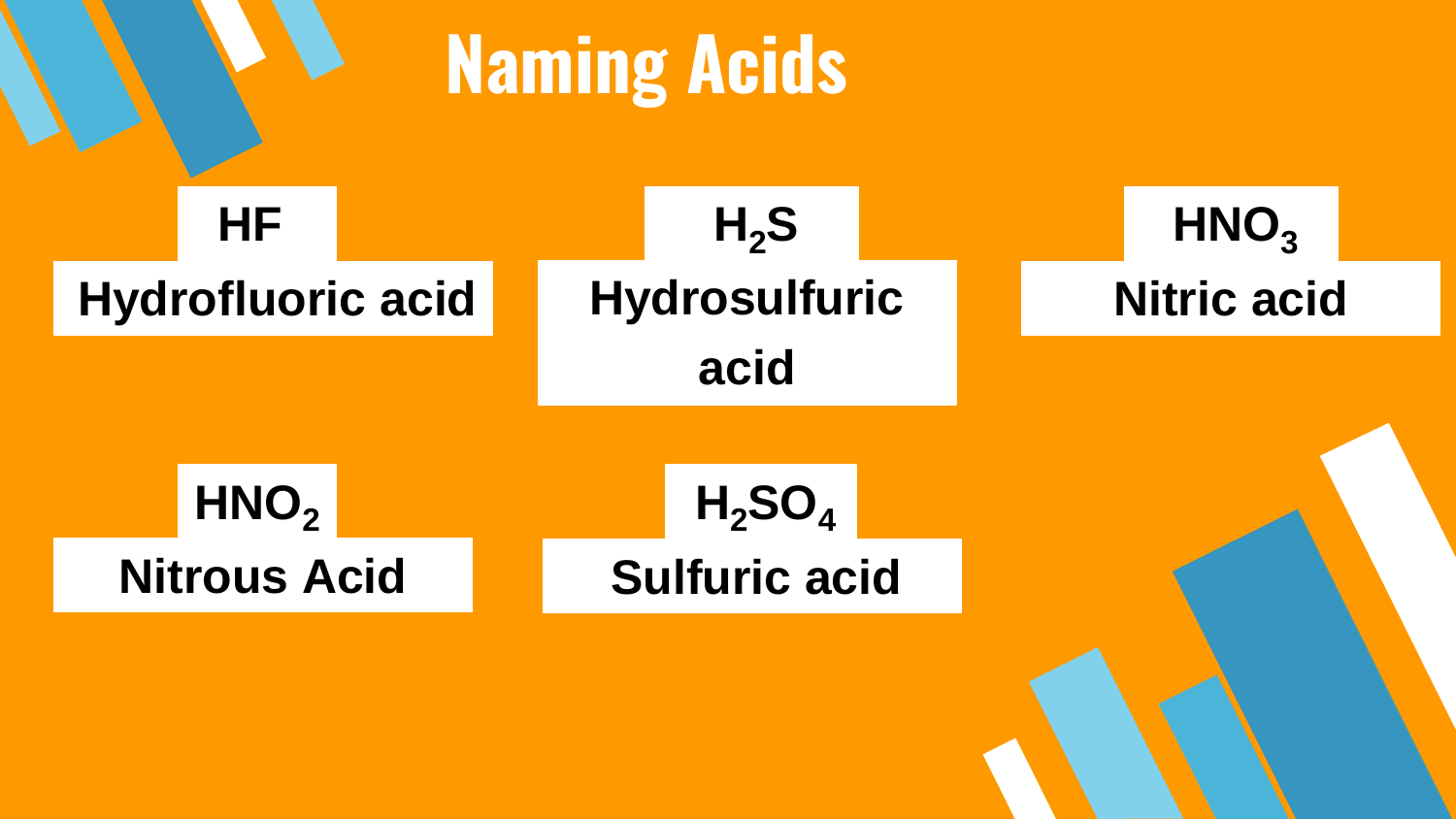# **STRONG?**

#### **They dissociate completely**  $HCl \rightarrow H^+ + Cl^-$

#### *HCl is a strong acid so LOTS of ions in solution!*

Strong Acids and Bases are the easy ones…assuming the dissociate completely makes our math easier

# **Strong Acids and Bases**

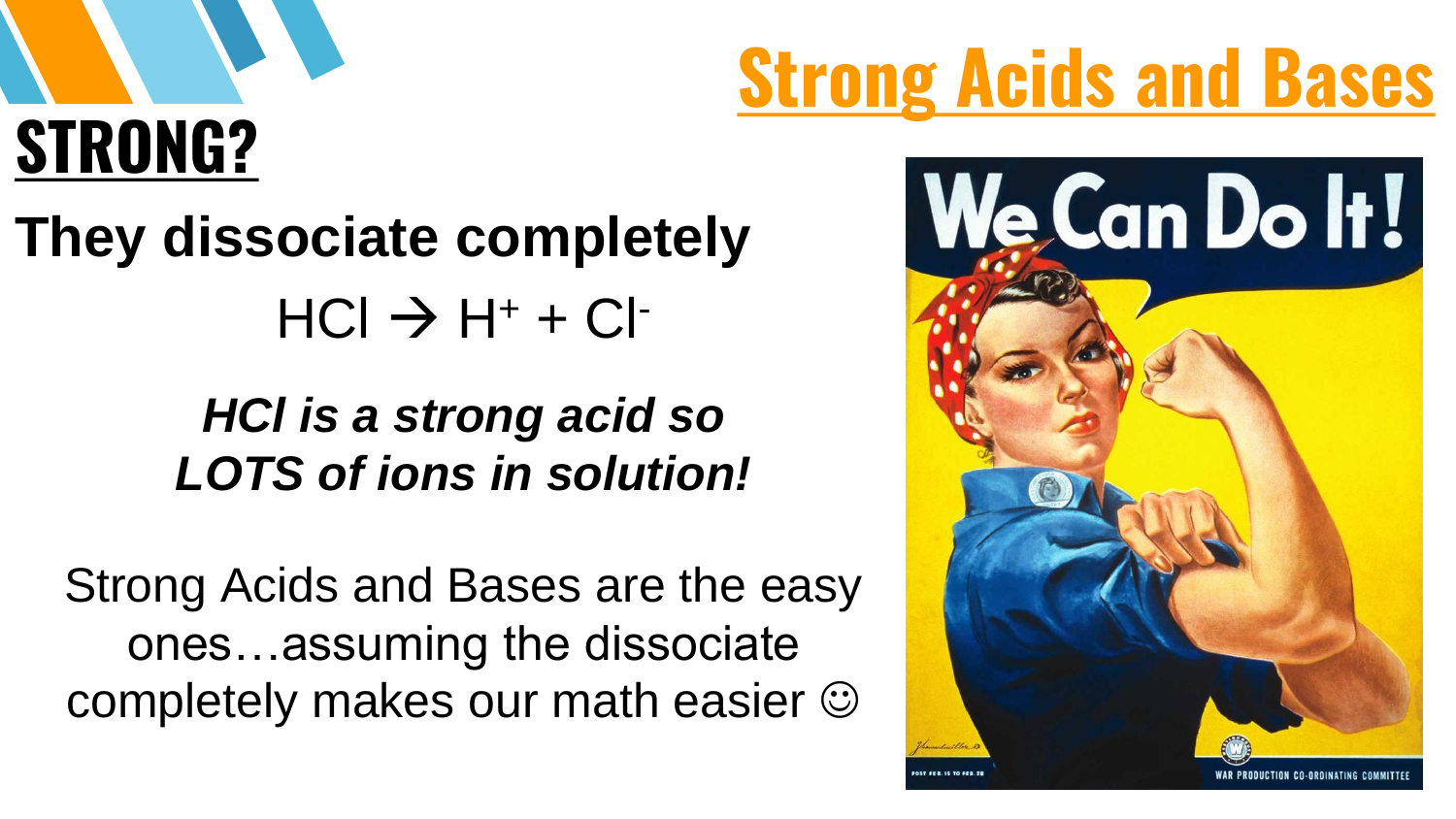#### **MEMORIZE! The Seven Strong Acids**

- **1)** HCl Hydrochloric Acid **2)** HBr – Hydrobromic Acid
- **3)** HI Hydriodic Acid
- **4)**  $H_2SO_4$  Sulfuric Acid
- **5)**  $HNO<sub>3</sub> Nitric Acid$
- **6)** HClO<sub>4</sub> Perchloric Acid
- **7)** HClO<sup>3</sup> Chloric Acid

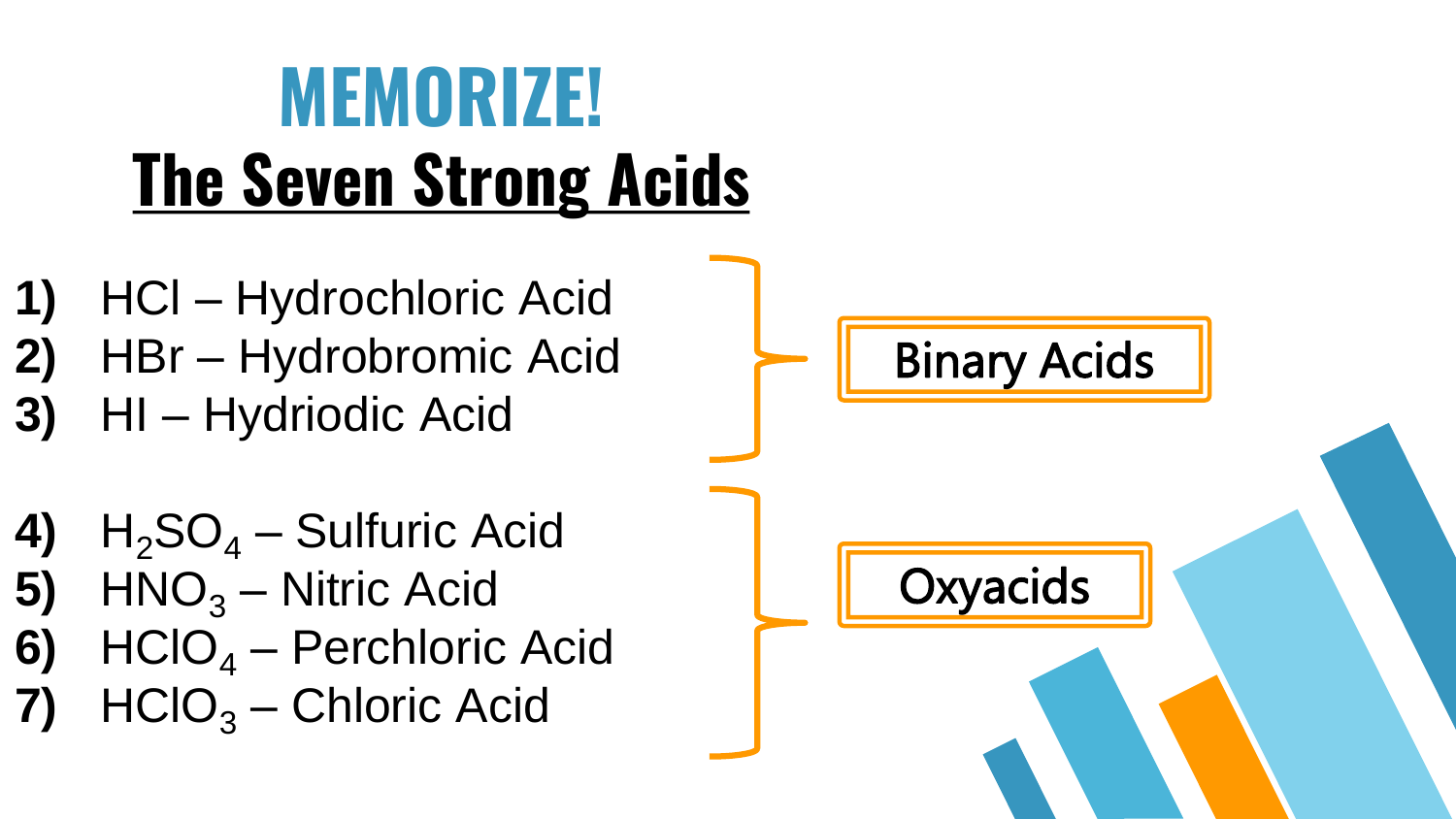#### **MEMORIZE! The Eight Strong Bases**

#### They are all hydroxides!

- **1)** LiOH Lithium Hydroxide
- **2)** NaOH Sodium Hydroxide
- **3)** KOH Potassium Hydroxide
- **4)** RbOH Rubidium Hydroxide
- **5)** CsOH Cesium Hydroxide
- **6)** Ca(OH)<sub>2</sub> Calcium Hydroxide  $Sr(OH)<sub>2</sub> - Strontium Hydroxide$ **8)** Ba(OH)<sub>2</sub> – Barium Hydroxide



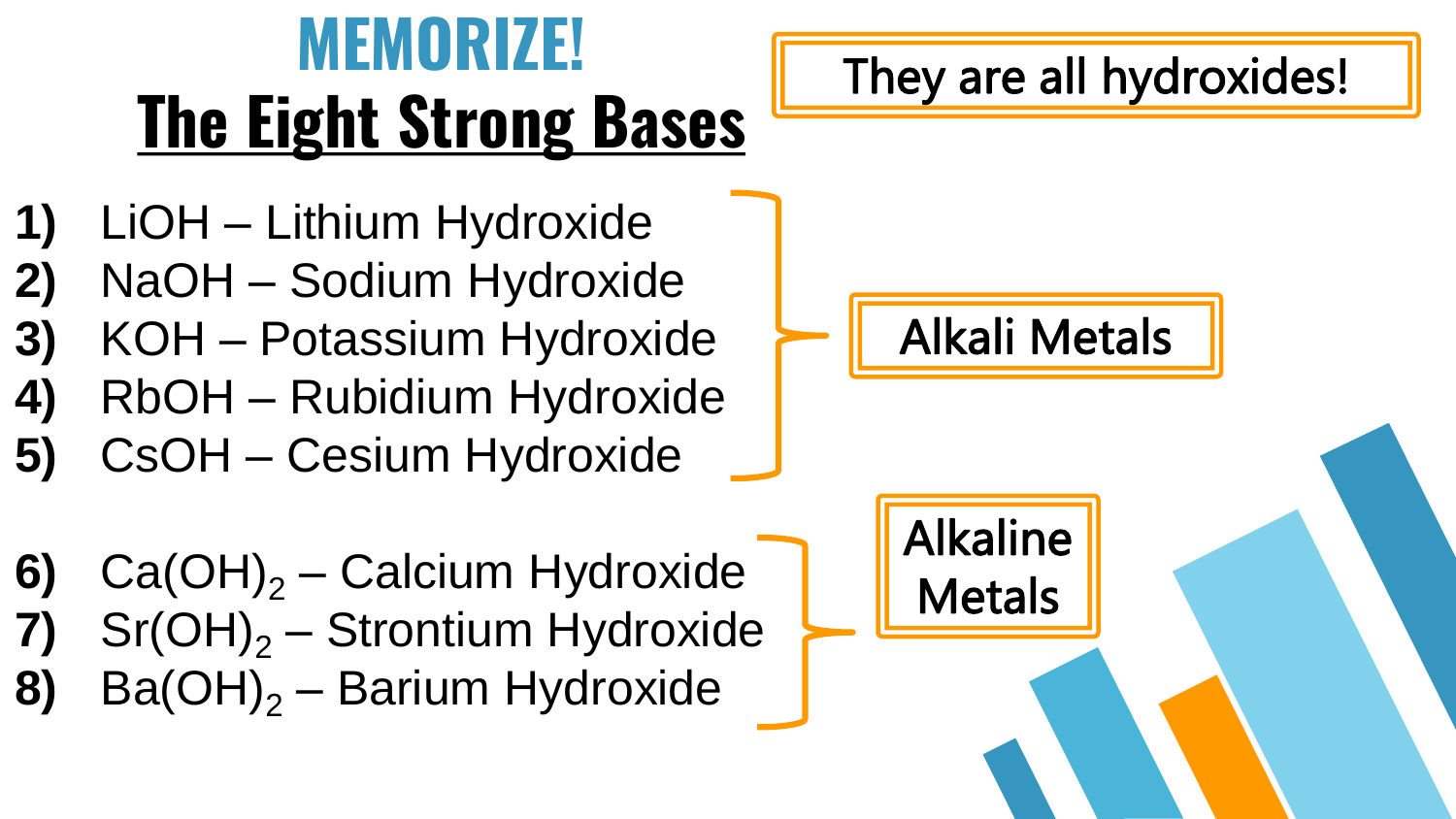

#### **Neutralization Reactions**

#### **What happens when you mix a strong acid and strong base?**

Acid + Base  $\rightarrow$  Water + Ionic Salt

 $HCl + NaOH \rightarrow H<sub>2</sub>O + NaCl$  $H_2SO_4$  + 2KOH  $\rightarrow$  2H<sub>2</sub>O + K<sub>2</sub>SO<sub>4</sub>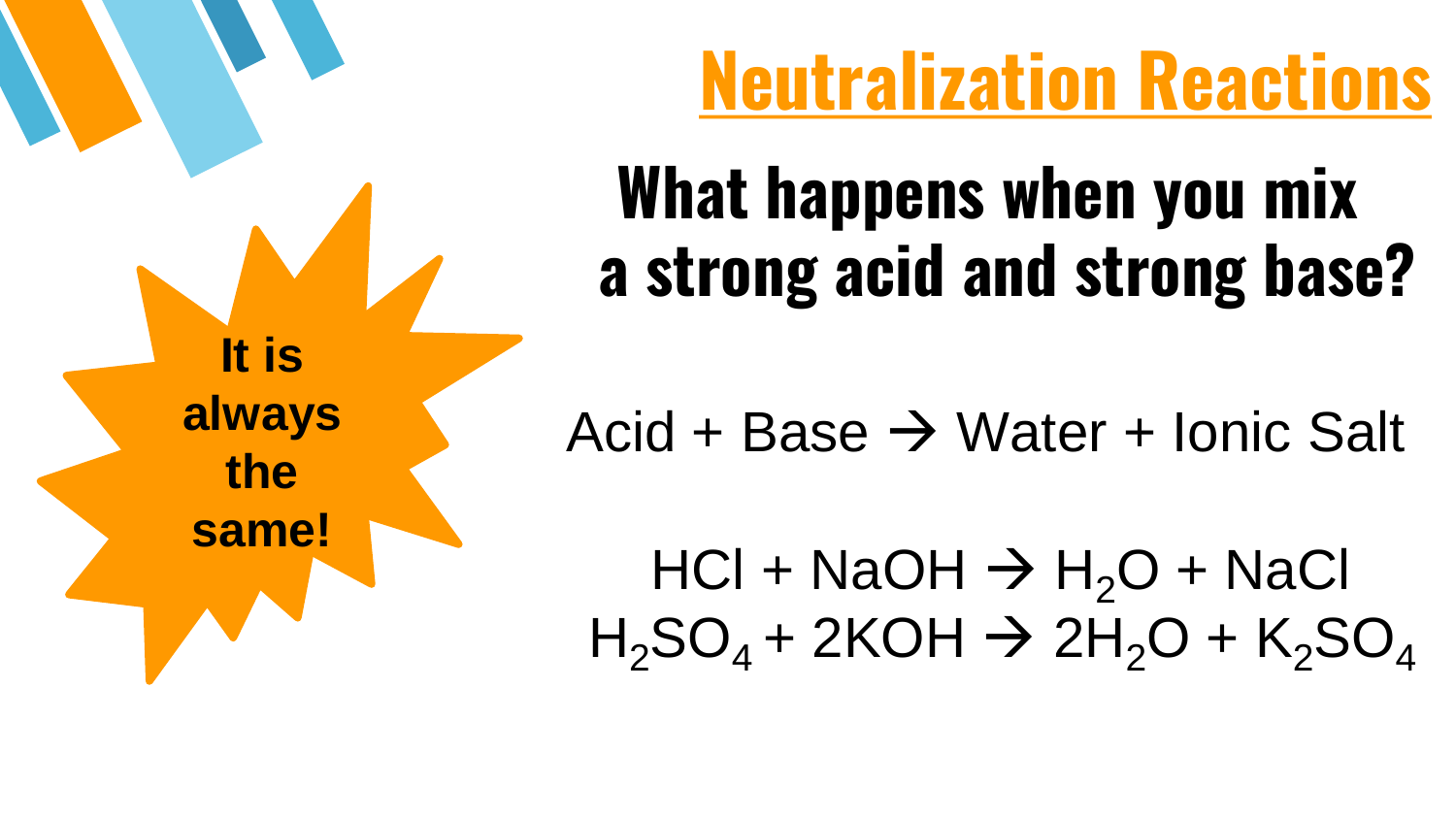

#### **Because water dissociates! It "self ionizes" – not much…but it does!**  $H_2O_{(l)} + H_2O_{(l)} \leftrightarrow H_3O_{(aq)}^+ + OH_{(aq)}^-$ *Conj. Acid + Conj. Base*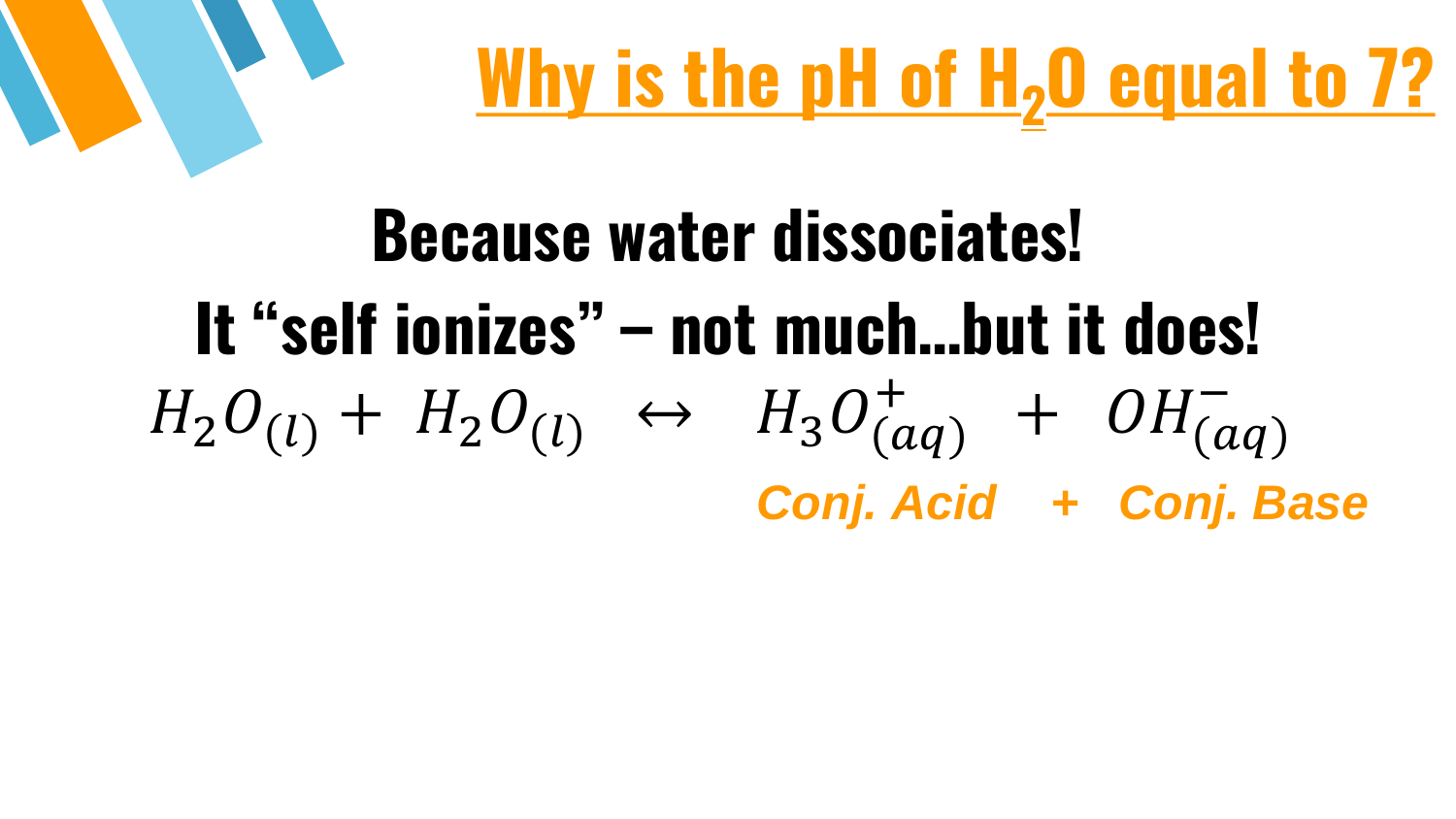### **Back to Equilibrium Chapter!**

## $H_2O_{(l)} + H_2O_{(l)} \leftrightarrow H_3O_{(aq)}^+ + OH_{(aq)}^-$ *Conj. Acid + Conj. Base* **pH is a measure of ion concentration… Dissociation is a reversible reaction… So how do we find the [ ] of ions at equilibrium???? Equilibrium expressions!**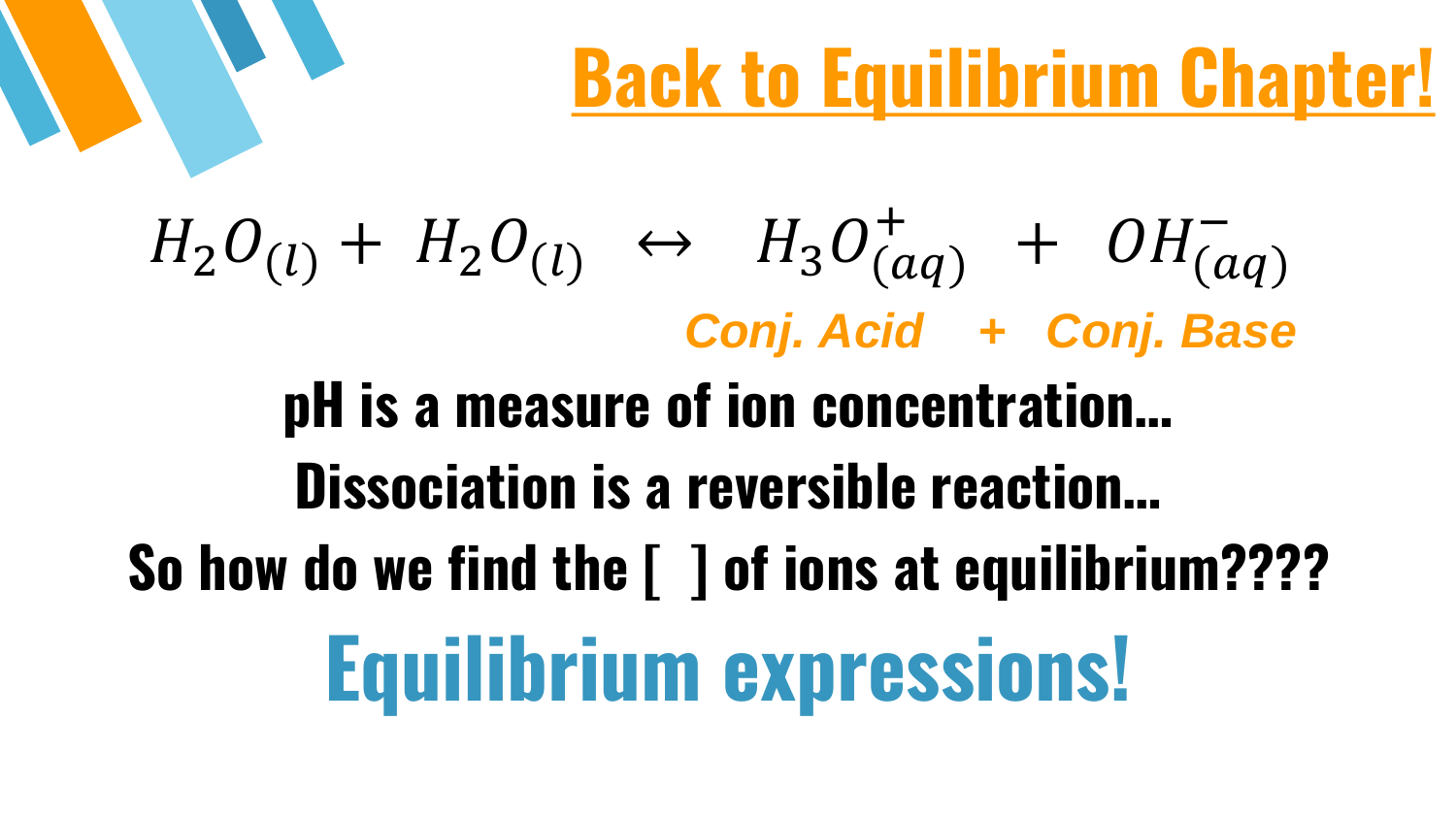

## **What is the equilibrium expression for water?**  $H_2O_{(l)} + H_2O_{(l)} \leftrightarrow H_3O_{(aq)}^+ + OH_{(aq)}^ K_w = [H_3O^+][OH^-]$

#### **Remember!**

Pure liquids aren't included in equilibrium expressions!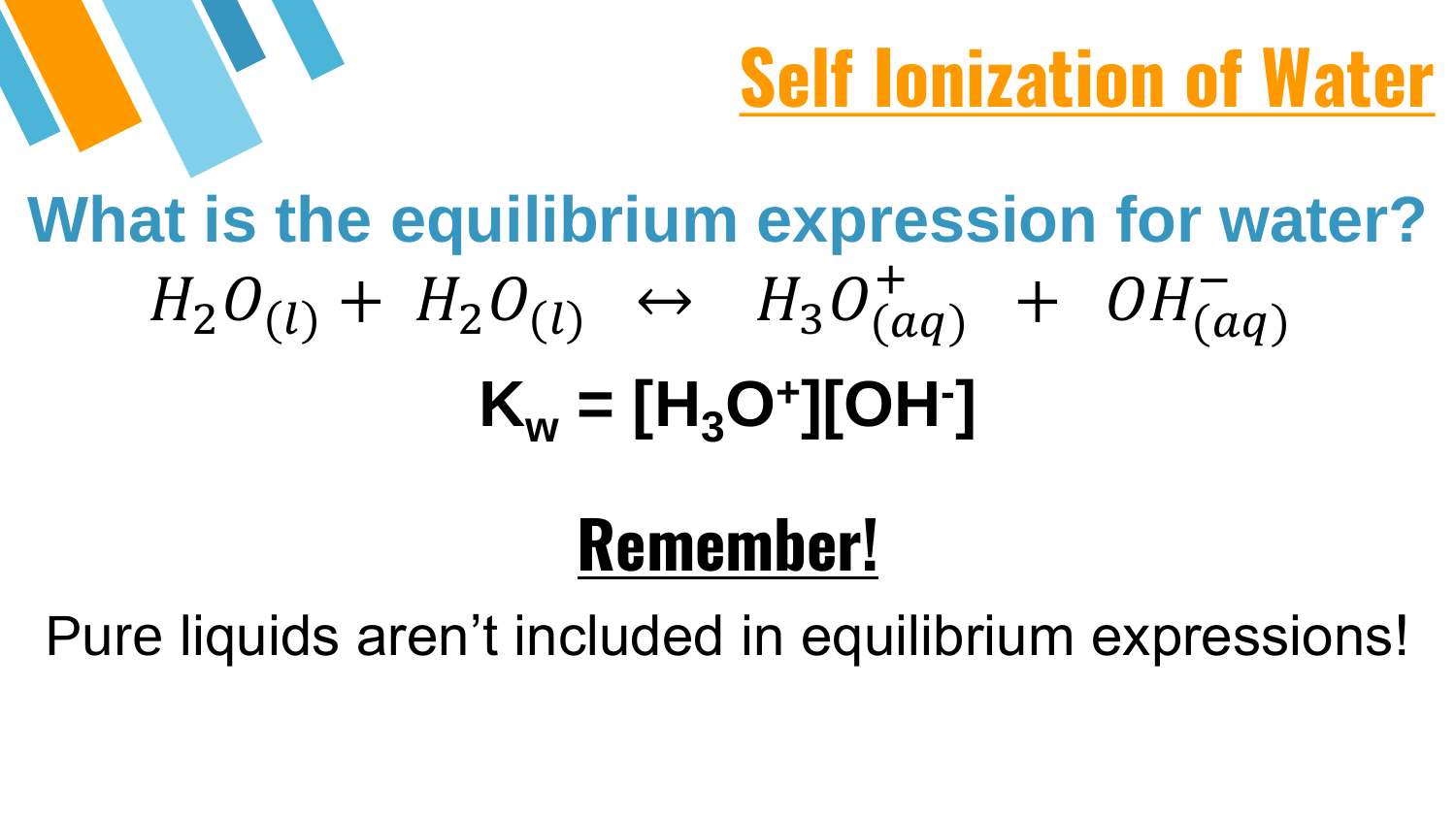#### **Self Ionization of Water**

**NOTICE** 

**ANYTHING???**

#### $[H_3O^+]$  and  $[OH^-]$  are <u>both</u> equal to 1.0x10-7M at 25<sup>o</sup>C.

# $K_w = [H_3O^+]$  [OH-]  $1.0x10^{-14} = [1.0x10^{-7}] \times [1.0x10^{-7}]$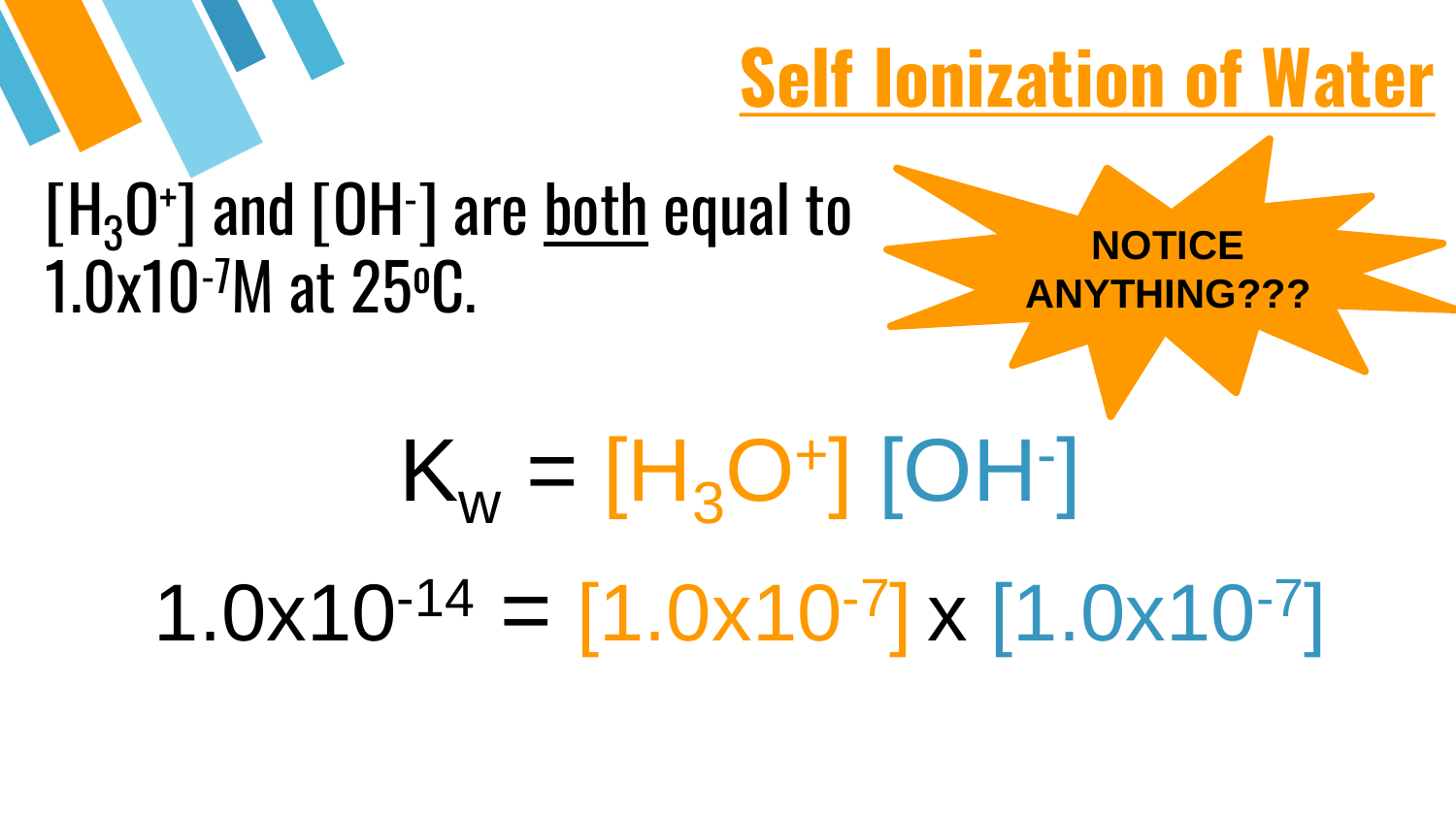



 $K_w = [H_3O^+]$  [OH-]  $1.0x10^{-14} = [1.0x10^{-7}] \times [1.0x10^{-7}]$ 

#### The concentration of  $[H_3O^+]$  and [OH $\cdot$ ] are equal... **So it is neutral!**

**Also** - The pH and the pOH of any aqueous solution are related through the  $K_{w}$ . That's why if you know one you can find the other! And why they add to 14…look at the exponents!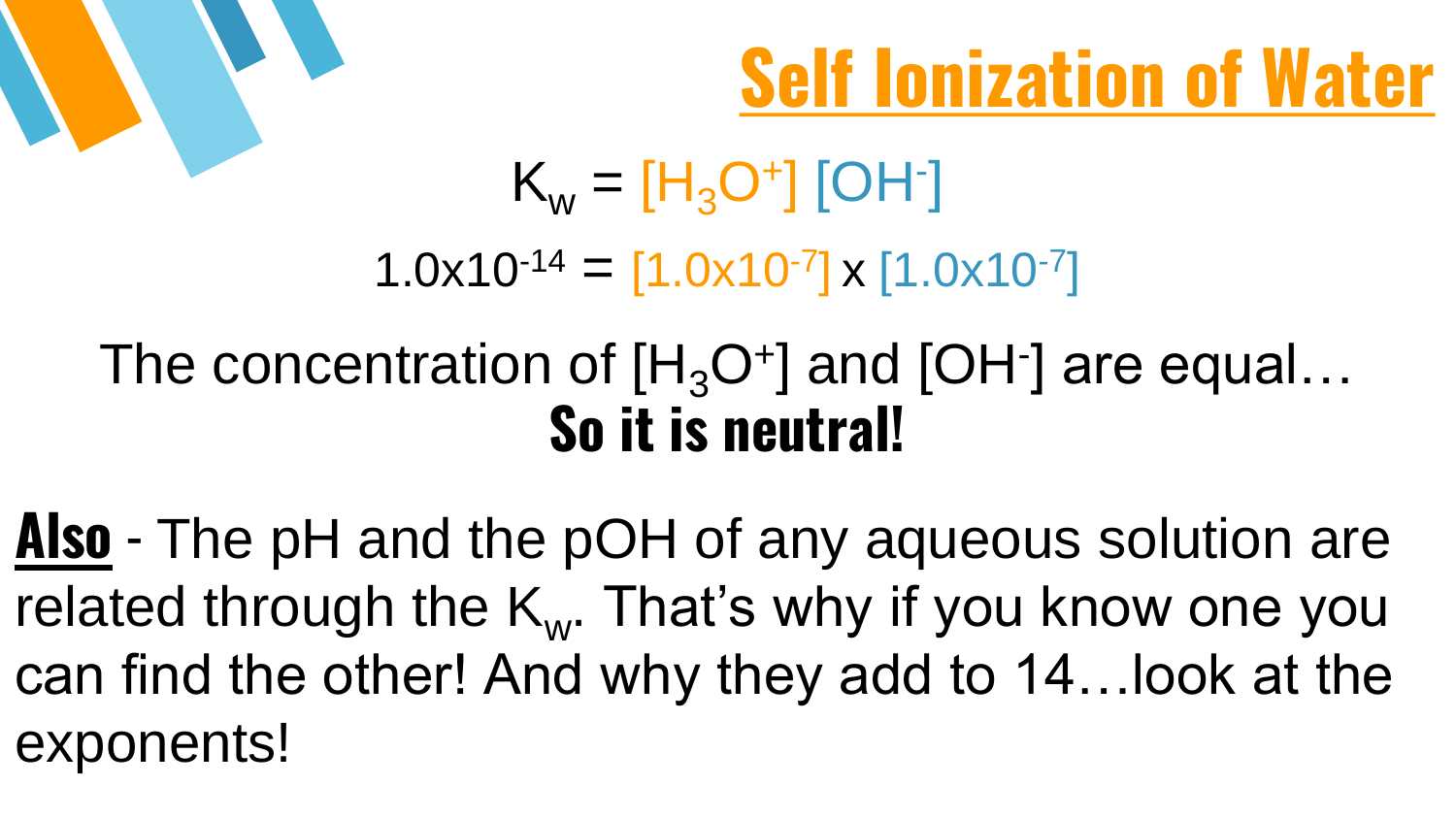#### **[H<sup>+</sup> ] = 1 × 10−11 M**

#### $1.0x10^{-14} = [1.0 x 10^{-3}] [H^+]$

#### $K_w = [H^+]$  [OH-]

**ion concentration of 0.001 M at 25 °C?** (BTW…THIS ONLY WORKS FOR AQUEOUS AT 25 °C)

#### **K<sup>w</sup> Calculations**

**What is the [H<sup>+</sup> ] in an aqueous solution with a hydroxide**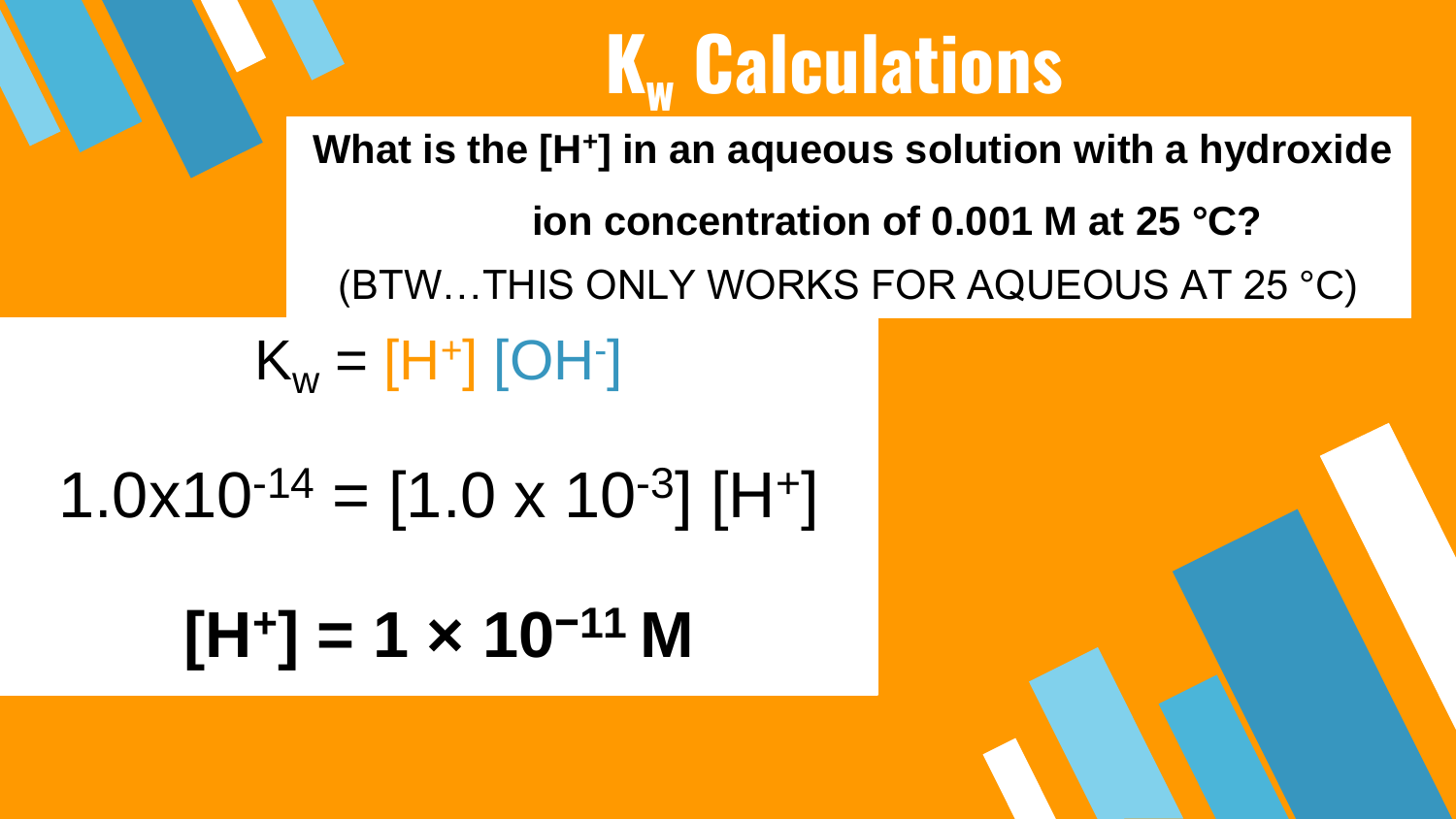

#### **Video on Dissociation of Water**

<https://youtu.be/Xeuyc55LqiY>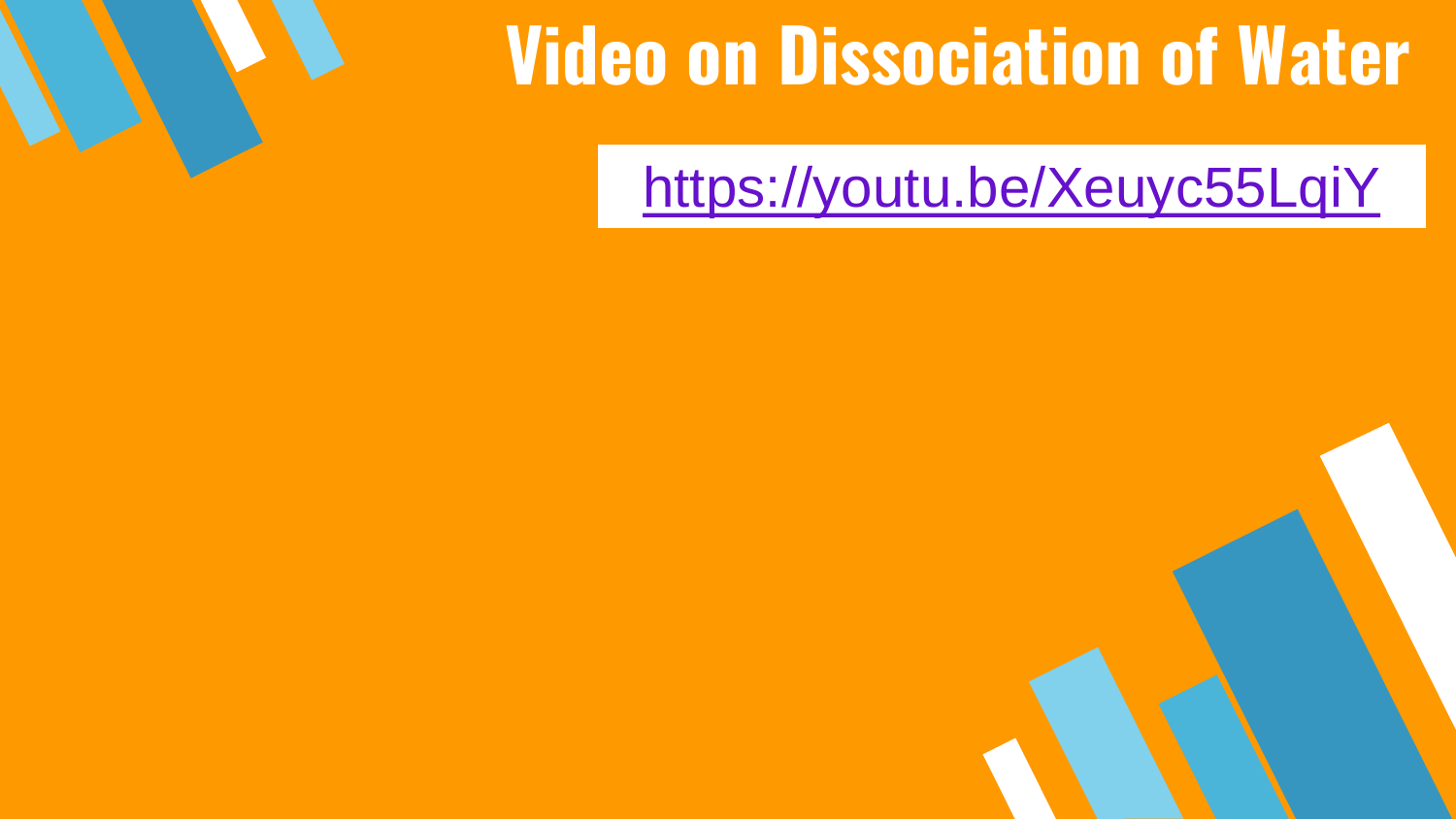**Fun way to remember MOST of the strong/weak Acids/Bases** Careful…it doesn't have ALL of them!

<https://youtu.be/onGDi1KKjdM>

**Missing:** RbOH and CsOH *They are not as common so some people leave them off…*